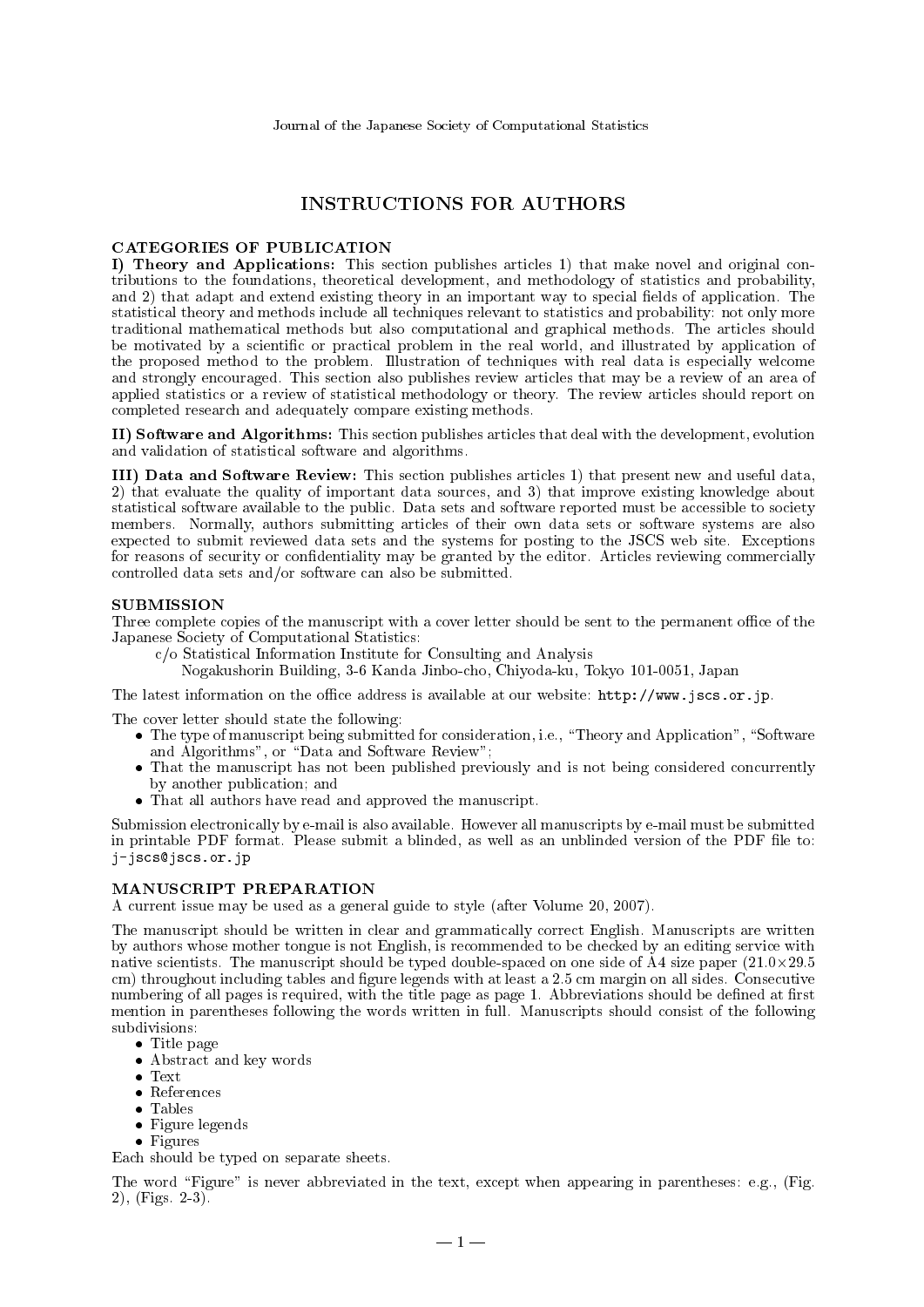# Title page

- $\bullet$  Title
- Author's name (or names)
- Institutional and departmental affiliations of the authors with their addresses
- Number of text pages, plus references, figures and tables
- Abbreviated title (running headline) not to exceed 75 characters and spaces, plus the address, phone, fax number and e-mail address of the author responsible for corresponding with the editor.

# Abstract and key words

An abstract should completely summarize the paper without repeating sentences from the paper. The abstract should be of 250 words or less. It will precede the introduction of the text. It should be intelligible without reference to the rest of the paper. Mathematical symbols should be avoided. Key words or phrases should be listed after the abstract. There should be no more than 5 key words or phrases, and they should not be terms or phrases in the article title.

#### Text

The manuscript should be divided by suitably numbered section and subsection (if necessary) headings. Main headings and subheadings are typed in upper- and lowercase letters and flush with the left margin (e.g., 1. Introduction, 2. Test of randomness, 2.1. New method, 2.2. Evaluation, and so on). Only when necessary, use a third level of headings typed in upper- and lowercase letters, flush with the left margin.

# **Footnotes**

Footnotes to the text are strongly discouraged.

#### References

All references included in References at the end of the manuscript should be cited in the text. References should be made only to articles that have been published or in press. Unpublished results and personal communications should be noted parenthetically in the text and should not be included in the references. Authors are responsible for the accuracy of the references. Footnote information should not be included in the references. Careful attention should be given to the format used in recent issues (after Volume 20, 2006). The references in the text should be ordered by authors' name and publication date. In the list of references, authors should be listed alphabetically by surname. Journal titles should be complete and not abbreviated. For text citation, references should be cited by author's surname followed by year of publication according to the following style:

- 1. Direct citation of reference entries with only the date in parentheses:
- Akaike (1973), Preece and Baines (1978)
- 2. Indirect citation of reference entries with both the name and the date in parentheses:
- The model is selected from AIC point of view (Susman et al., 1998)
- 3. For three authors, all are listed the first time, and et al. is used subsequently. For four or more authors, et al. is used throughout.
- 4. When two or more works by the same author(s) are cited together, do not repeat their name(s): Akaike (1970, 1974), Berkey (1982a, b)
- 5. When citing several references within parentheses, place them in date order:
- (Akaike, 1973; Preece and Baines, 1978; Berkey, 1982a, b)

#### Tables

Tables should represent essential material only and be cited in the text. The manuscript should indicate in the margin where the tables are to appear in the text. They should be placed only at the end of the manuscript.

# Figures

Authors should limit the use of figures to only those adequately representing the findings. All figures should be cited in the text. It is strongly recommended to use a high resolution printer to create original computer drawings or high-quality photographic prints. Figure legends are numbered consecutively as follows: Fig. 1: ..., Fig. 2: ...

#### Electronic manuscript

Upon acceptance, the Guidelines for Final Manuscript Submission will be sent to the corresponding author. The final version should be submitted on an electronic medium (e.g., a 3.5 inch 1.44MB floppy disk, an MO disk or a CD-R/RW disc) prepared according to the Guidelines for Final Manuscript Submission. The two hard copies matching the disk should also be sent. Authors can use LaTeX, WordPerfect, Word, Ichitaro, or plain text as an electronic file of final manuscript stored on the disks. We accept either Windows or MacOS format. Reprints of these Instructions and Guidelines are available on request to the Editor or the business office. The Guidelines for Authors may also be found at our website: